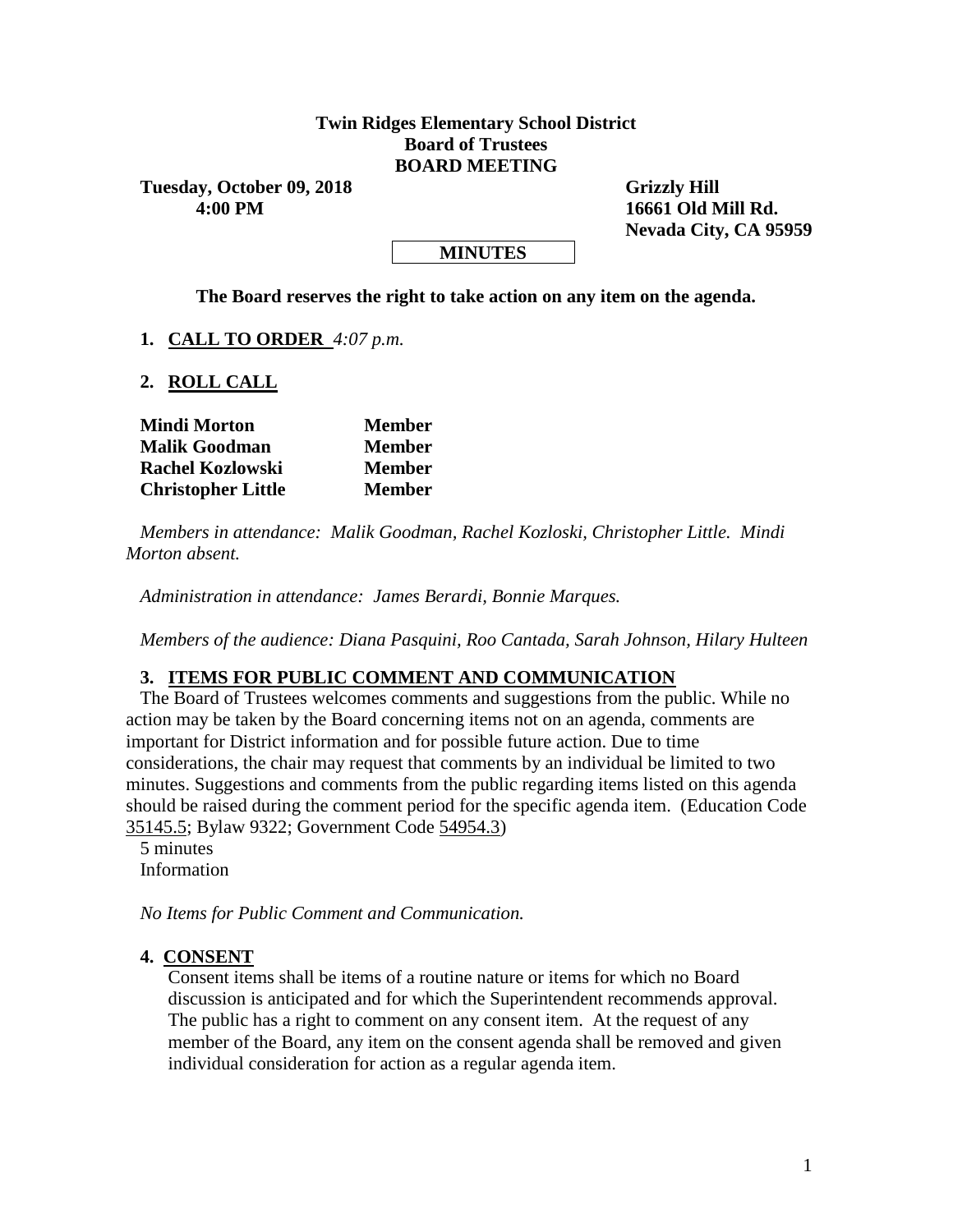*Christopher Little moved and Malik Goodman seconded to approve Consent Items 4.1 – 4.6 as presented. 3-0*

## **4.1 THE BOARD WILL REVIEW AND APPROVE THE OCTOBER 09, 2018 AGENDA** (goldenrod backup)

## **4.2 THE BOARD WILL REVIEW AND APPROVE THE MINUTES OF SEPTEMBER 11, 2018** (grey backup)

#### **4.3 THE BOARD WILL REVIEW AND APPROVE THE MINUTES OF SEPTEMBER 26, 2018 RETREAT BOARD MEETING**

(grey backup)

### **4.4 APPROVE WARRANTS**

(green backup)

#### **4.5 REVIEW FIRST QUARTER REPORT OF WILLIAMS UNIFORM COMPLAINT SUMMARY** (orchid backup

# **4.6 NCSOS LETTER APPROVING THE 2017-2018 LCAP & ADOPTED BUDGET REPORTS** (yellow backup)

information 2 minutes

## **5. FAMILY RESOURCE CENTER UPDATE**

information 3 minutes

*Diana Pasquini informed the Board that Preschool Music & Movement has 20 students so far and will continue all year as long as there is interest. The annual Haunted House at the FRC will be open all day. Salvation Army (Toys for Tots) is working with the FRC again this year.*

#### **6. TEACHERS REPORT**

a. Washington School Enrollment

| Grade           | $\mathbf{r}$<br>V |     | -      | ັ |                  |  |           | <b>Total</b> |
|-----------------|-------------------|-----|--------|---|------------------|--|-----------|--------------|
| <b>Students</b> | -U-               | -v- | $-U^-$ | - | --<br>$\sqrt{2}$ |  | --<br>. . |              |
|                 |                   |     |        |   |                  |  |           |              |

#### b. Grizzly Hill School Enrollment

| Grade           | TK/K                           |   | ັ  |     | ັ | v |    | <br><b>Total</b> |
|-----------------|--------------------------------|---|----|-----|---|---|----|------------------|
| <b>Students</b> | $\mathbf{r}$<br>$\blacksquare$ | ◡ | -- | ⊥ ∪ |   |   | ⊥ື |                  |
|                 |                                |   |    |     |   |   |    |                  |

information

3 minutes

*Sarah Johnson reported on PBIS, as well as, the effects of students attendance (tardy and absent). Much discussion ensued.*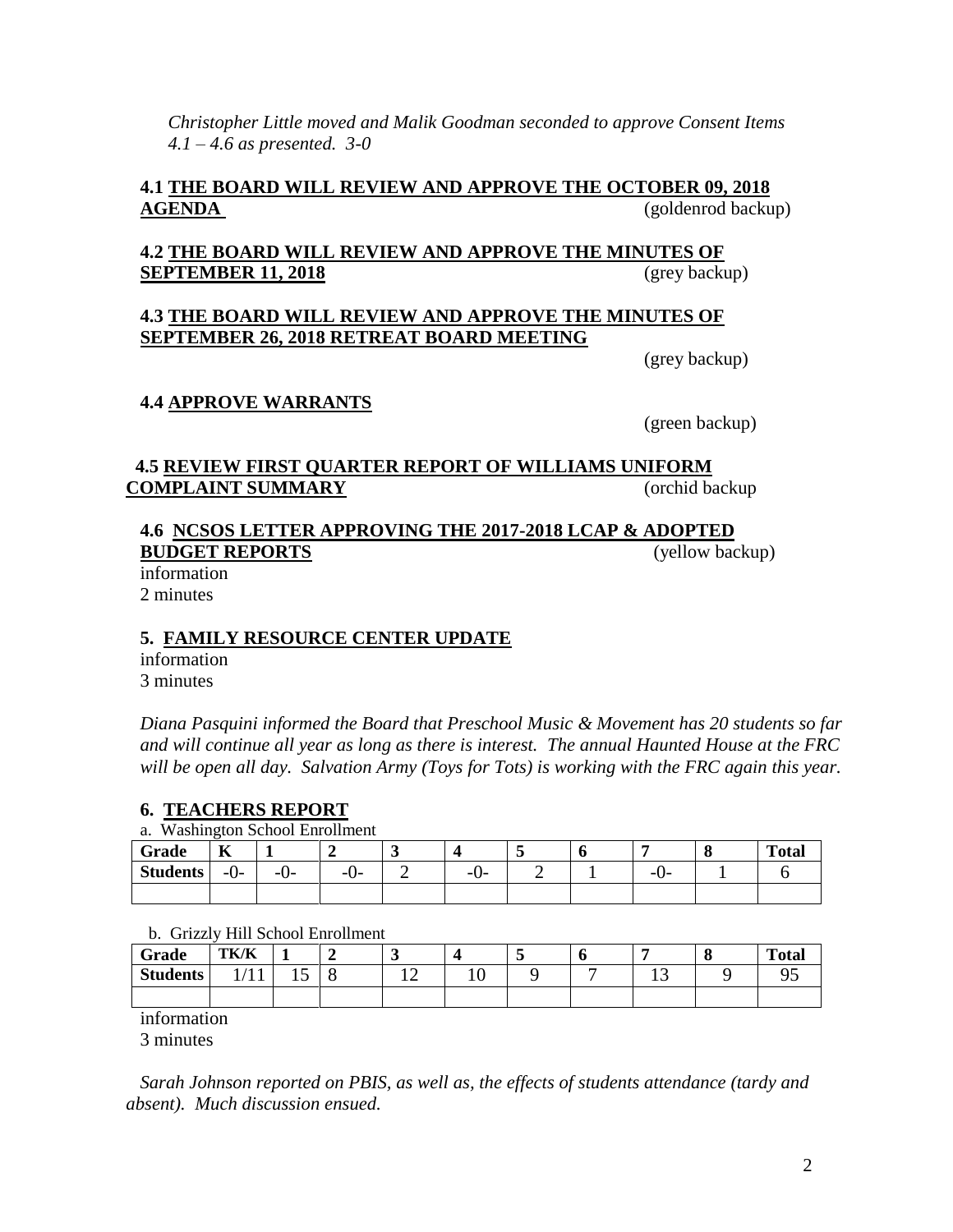# **7. APPROVAL OF FINAL VISION AND MISSION STATEMENTS**

3 minutes

Action (white backup)

*Malik Goodman moved and Christopher Little seconded to approve the final Vision & Mission statements with the removal of "quality" in the Mission Statement. 3-0*

## **8. APPROVAL AND PUBLIC DISCLOSURE OF COLLECTIVE BARGAINING AGREEMENTS FOR CERTIFICATED AND CLASSIFIED**

action

5 minutes (blue backup)

*Christopher Little moved and Malik Goodman seconded to approve Public Disclosure of Collective Bargaining Agreements for Certificated and Classified as presented. 3-0*

# **9. OPEN PUBLIC HEARING FOR THE AVAILABILITY OF INSTRUCTIONAL MATERIALS**

discussion/information 3 minutes

# **10. CLOSE PUBLIC HEARING ON THE AVAILABILITY OF INSTRUCTIONAL MATERIALS**

# **11. APPROVE RESOLUTION #19-04 SUFFICIENCY OF TEXTBOOKS AND INSTRUCTIONA L MATERIALS**

The Board will review and approve the District's availability of textbooks and instructional materials for students. An inventory of currently adopted materials is available in the school office. This in an annual Board action. action

3 minutes (pink backup)

*Malik Goodman moved and Christopher Little seconded to approve Resolution #19-04 Sufficiency of Textbooks and Instructional Materials. Roll call: Ayes-3, Nays-0, Abstained- 0, Absent- 1*

# **12. FUTURE AGENDA ITEMS**

2 minutes

*Update on ASES Garden and green house Preschool General update on portables Facilities report twice a year*

**13. ADJOURNMENT** *4:55 p.m.*